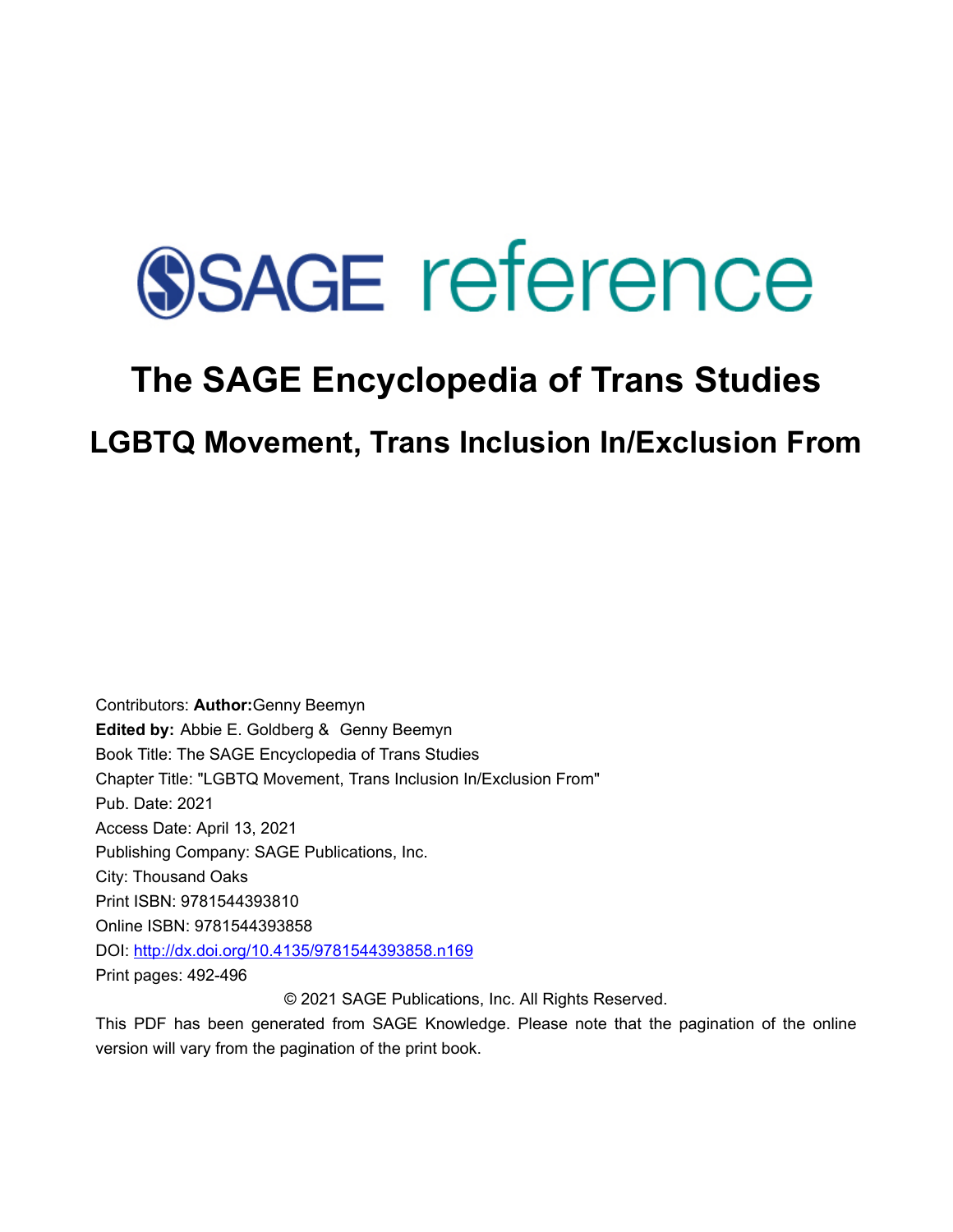Individuals who today are referred to as trans people have been involved in the LGBTQ rights movement ever since there was a movement. Indeed, if the Stonewall Riots in 1969 are taken as the start of the modern LGBTQ rights movement, then trans people were many of its founders. For much of the 25 years following Stonewall, however, trans people were largely excluded from the movement because of a combination of political expediency and animosity from cis lesbian and gay leaders. In the late 1990s and 2000s, a new generation of queer activists, who recognized the extent and severity of anti-trans discrimination, including within the movement itself, united with trans people in the struggle against gender oppression. Since then, trans issues have become more central to the larger LGBTQ movement, but divisions remain, especially over the failure of many LGBTQ organizations to take an intersectional approach and focus on the experiences of trans people of color.

## **The Early LGB(T)Q Rights Movement**

Because of experiencing high rates of harassment and violence, trans people, especially trans people of color, have often had to fight literally and figuratively for their lives, which has meant that they have had little choice but to be engaged in a struggle for their rights. For example, since trans people of color are more likely to be subjected to police violence than other LGBTQ people, it is not surprising that they made up a significant portion of those who participated in the Stonewall Riots, just as they had been at the center of earlier confrontations with the police, including incidents that occurred at Cooper Do-nuts in Los Angeles in 1959 and at Compton's Cafeteria in San Francisco in 1966. Thus, trans people did not join the movement for LGBTQ rights so much as a movement sprang up around them.

But almost immediately, the movement that they helped to create sought to exclude them for the sake of political expediency, as cis gay members believed that they could gain their rights more quickly and easily if trans people were excluded. Six months after the Stonewall Riots, a group comprised mostly of white middleclass gay men in New York City established the Gay Activists Alliance (GAA) to work solely for their own rights. Trans people were not only kept off GAA's agenda but were also not welcomed in the group. Two trans women of color who were involved in the riots and subsequent trans organizing, Marsha P. Johnson and Sylvia Rivera, were made to feel uncomfortable when they attended GAA meetings and were often the only people in drag and sometimes the only people of color there. Similar gay groups that marginalized trans people were subsequently organized in other U.S. cities.

Trans people were even pushed out of commemorations of the Stonewall Riots. On the 1-year anniversary of the riots, activists organized the Christopher Street Liberation Day March, named for the location of the Stonewall Inn. Trans people who sought to participate were reportedly told by event leaders that they should march at the back, which they refused to do. Efforts to exclude trans people from the event became more institutionalized in subsequent years. No trans people were scheduled to speak at the 1973 Christopher Street Liberation Day, which led Rivera to force her way onto the stage and denounce the gay liberation movement for ignoring and marginalizing her and other trans people of color. In response, event organizers gave Jean O'Leary, the founder of Lesbian Feminist Liberation, permission to read a statement that denounced drag queens as an insult to women. This, in turn, prompted Lee Brewster, a drag queen who had fought against the erasure of trans people from the Christopher Street Liberation Day, to likewise push his way onto the stage, where he reminded the crowd that the Stonewall Riots would not have occurred without drag queens, but now they were being insulted and told not to be themselves. He ended his comments by saying that he was quitting the gay liberation movement. At the same time, lesbian separatists and more conservative gay men in San Francisco who were opposed to trans people and individuals in drag being involved in that city's commemoration of the Stonewall Riots organized an alternative march in 1973 that banned their participation. In subsequent years, this event became San Francisco's main Stonewall celebration.

#### **TERF and Turf Battles**

Many lesbians left organizations like GAA in the early and mid-1970s because of the sexism of gay men, but one area of agreement between the two groups in general was their rejection of trans people. Some self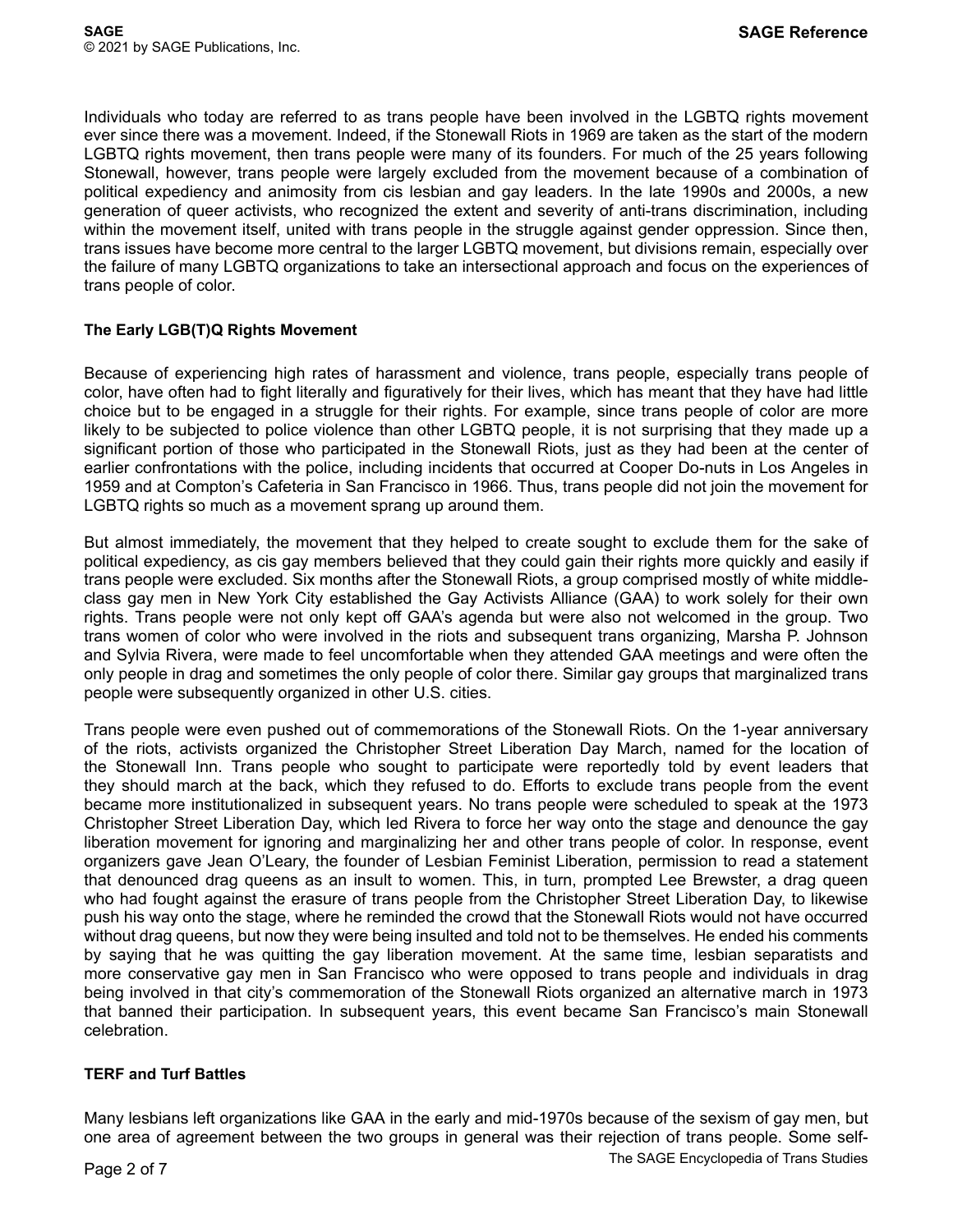styled radical feminists viewed trans women not as "real" women but as "male infiltrators" into the movement and sought to exclude them from "women's spaces." One of their first targets was Beth Elliott, an openly trans lesbian activist and singer who had been the vice president and the newsletter editor of the San Francisco chapter of the Daughters of Bilitis until being pushed out by newer, trans-hating members. These anti-trans feminists also sought to remove Elliott from the 1973 West Coast Lesbian Conference, which she helped organize and at which she was scheduled to perform. When she took the stage, she had some audience members attempt to shout her down, saying that she was a man. Others defended her. Although more than two thirds of attendees reportedly chose to allow her to remain in an impromptu vote, Elliott chose to leave anyway because of the tremendous harassment she had received.

The attacks against Elliott marked the start of the exclusionist policing of "women's spaces" by some radical feminists. Another target was Sandy Stone, a sound engineer who, as part of the all-women Olivia Records, helped create the genre of women's music in the mid-1970s. Stone had disclosed her gender identity to the record collective and had its support, but when her gender history became widely known, Olivia was deluged with hate mail from lesbians who threatened a boycott or even violence if Stone was not fired. The collective initially defended her but, fearing that they would be put out of business, reluctantly asked Stone to resign, which she did in 1979.

Arguably the most vitriolic and influential attack on trans people from the lesbian feminist movement was Janice Raymond's The Transsexual Empire: The Making of the She-Male, published in 1979 and reissued in 1994. Raymond, a leading scholar in women's studies, fomented the witch hunt against Stone and effectively made trans women pariahs in many lesbian feminist communities. At the center of Raymond's argument was her paranoid conspiracy theory that trans women were male-identified, "artificial" women who were being used by the medical and psychological specialties that supported trans people in transitioning—"the transsexual empire" to which her title referred—to secretly infiltrate lesbian communities and undermine feminism. According to Raymond, trans women were rapists because they appropriated women's bodies for themselves, and their mere presence in lesbian feminist spaces constituted an act of forced penetration that violated women's lives. Beginning in 2008, Raymond and other anti-trans feminists began to be referred to as TERFs—trans exclusionary radical feminists—in order to distinguish them from the larger radical feminist movement, which had historically supported and been inclusive of trans women.

It is not only trans women whom some lesbian feminists have sought to remove; at times, they have also erased historical figures who seem to have been trans men, misrepresenting them as butch women. For example, jazz musician Billy Tipton lived as a man for more than 50 years, apparently kept the knowledge that he had been assigned female at birth even from his partners and adopted children, and died of a treatable medical condition in 1989 rather than seemingly risk disclosure of his assigned sex by being examined by a doctor. Yet some lesbian historians and writers have argued that he was a lesbian who felt compelled to pass as a man to succeed as a musician, which, besides denying how Tipton lived his life and died, ignores the fact that he continued to live as man after he had retired from performing.

Another example of trans male erasure occurred following the murder of Brandon Teena in 1993. Even though Teena had told his lovers and friends that he was a trans man, many reports of his death referred to him as "she" and treated him as a lesbian woman. For example, writing in The Village Voice, lesbian journalist Donna Minkowitz described Teena as a self-hating butch lesbian whose failure to accept "her" body and sexuality contributed to "her" death. The coverage incensed many trans people and led to one of the first public protests by trans people outside of The Voice's offices; Minkowitz apologized for her misgendering and victim blaming, but not until 25 years later.

For trans people, the issue was not only how some lesbian feminists policed the "border" between butch lesbians and trans men, as well as dismissed or refused to recognize anyone who went across it, but also how writers like Minkowitz saw trans men as "really" lesbians in denial. This view denies agency to trans people and negates their experiences, for it means that regardless of how someone might identify or express their gender, only the sex assigned to them at birth matters. Ironically, lesbians themselves have historically not been considered "real" by heterosexist men, who did not take their sexuality seriously. Moreover, many of the lesbian feminists who have claimed Tipton, Teena, and other female-assigned men as their own after their deaths would have likely rejected and sought to exclude them from "women's spaces" while they were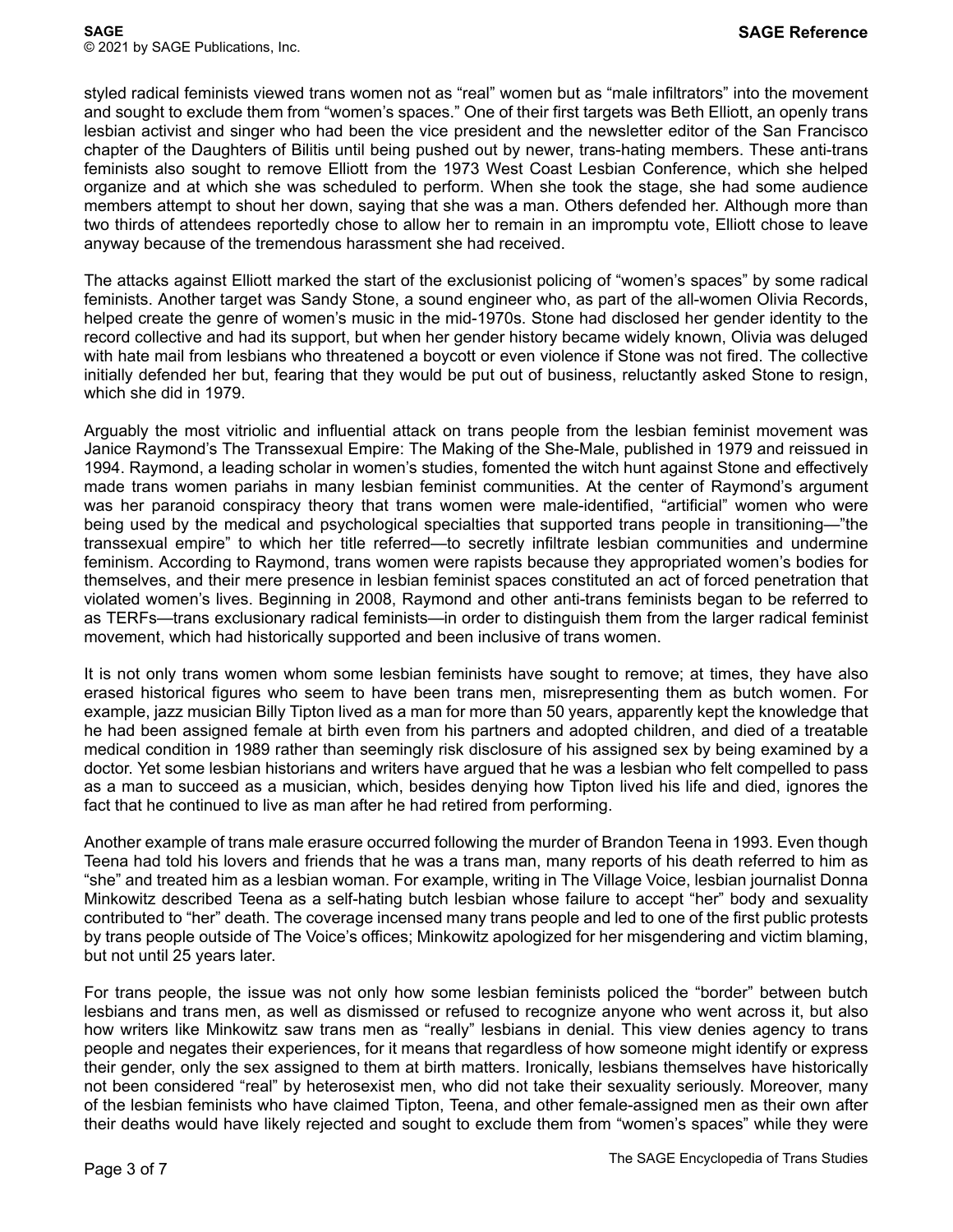alive.

#### **Absent "T" ism From LGB Events**

The exclusion of trans people from the LGB movement continued into the 1990s. Reflecting the persistence of anti-trans bias among some lesbian feminists, trans women were banned from the National Lesbian Conference in 1991, and a trans woman, Nancy Jean Burkholder, was expelled that same year from the Michigan Womyn's Music Festival. The festival, an annual weeklong women's outdoor music and cultural event, had been a pilgrimage for thousands of lesbians since it began in 1976. While the event had always been for "womyn only," Burkholder's removal was the first known exclusion of a trans woman. Afterward, festival organizers articulated a policy limiting attendance to "womyn-born womyn," and they continued to ban trans women, despite growing opposition to this stance, until the festival ceased operations in 2015.

Like the commemorations of the Stonewall Riots in the 1970s, national marches in the 1990s were not welcoming to trans people. Despite the efforts of trans activists and some cis LGB allies, "transgender" was not included in the names of the 1993 March on Washington for Lesbian, Gay, and Bi Equal Rights and Liberation and the 1994 International March on the United Nations to Affirm the Human Rights of Lesbian and Gay People—the march that was held in New York City to observe the 25th anniversary of the Stonewall Riots. The 1993 march organizers were persuaded by trans activists to add trans people to the event's platform, which, among other demands, called for a LGBT civil rights law and legislation banning discrimination against LGBT people. But only one of the individuals invited to address the rally self-identified as trans—Phyllis Randolph Frye—and she was relegated to speak at the assembly point stage, rather than the main stage, after most participants had left to march. For many lesbian and gay leaders, trans people remained peripheral and expendable; while ostensibly part of the movement, their presence and specific struggles were ignored, especially when doing so could potentially further lesbian and gay rights and visibility.

#### **LGB and T**

#### **Gen Q**

Influenced by the work of trans activists, writers, and scholars, a younger generation of cis lesbian and gay individuals—many of whom started to refer to themselves as "queer" instead of "lesbian" or "gay"—became supportive of the rights of trans people and considered them a critical part of what increasingly became known as the LGBTQ movement. While many lesbian feminists in the 1970s and 1980s were influenced by The Transsexual Empire, many young queer women in the mid and late 1990s—some of whom had yet to be born when Raymond's book was originally published—had their attitude toward trans people shaped by Leslie Feinberg's Stone Butch Blues and Kate Bornstein's Gender Outlaw. Feinberg's semiautobiographical 1993 novel tells the moving story of Jess Goldberg, an individual who journeys from being a butch lesbian in the years before the Stonewall Riots, to passing as a man in order to survive the economic recession of the 1970s, to living outside of a gender binary in the 1980s. Bornstein's 1994 work combines memoir, performance, and commentary to offer insights into how society constructs gender. Many young queer women activists, as well as trans individuals, considered these books necessary reading, and many instructors in LGBTQ and sexuality studies assigned them in courses in the 1990s.

Some younger cis queer women also became more supportive of trans people through their involvement in drag king culture. While individuals assigned female at birth had long experimented with gender and challenged gender categories by performing in traditional men's clothing, the specific form of performance known as drag kinging developed in the mid-1980s in London and San Francisco. Initially, many of the performers were trans men and cis lesbians, and as drag kinging became popular in cities throughout the United States, it led to more interactions between the two groups and helped de-emphasize and blur the boundaries that had been the basis of the "border war" that butch lesbians waged against trans men in the 1980s and 1990s.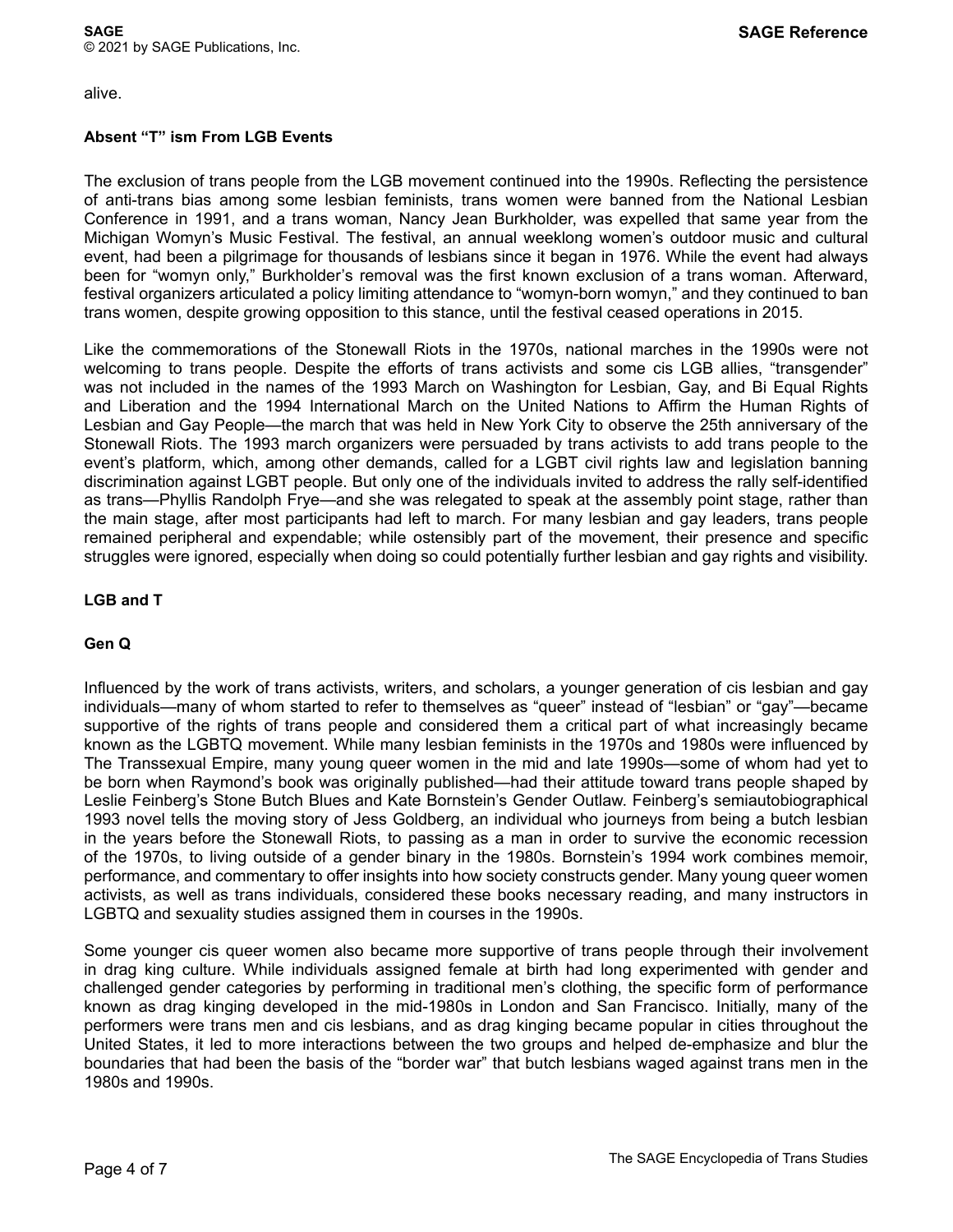### **LGBTQ Organizations Becoming More Trans Inclusive**

By the late 1990s, the efforts of trans activists and allies had resulted in many national, state, and local organizations in the Unites States that had focused primarily on LGB rights to begin to address gender identity issues. The National Gay and Lesbian Task Force added trans people to its mission statement in 1997 and changed its name to the National LGBTQ Task Force in 2014. PFLAG (formerly Parents, Families, and Friends of Lesbians and Gays) and GLAAD (formerly the Gay and Lesbian Alliance Against Defamation) added trans people to their missions in 1998 and 2013, respectively, and rather than changing their names to be trans inclusive, the groups stopped spelling out their acronyms. The largest lesbian and gay rights group, the Human Rights Campaign (HRC), amended its mission statement to include trans people in 2001, although this change was not immediately reflected in its work, as it continued to focus on LGB issues.

While no non-trans-specific national LGBTQ rights organization has had a trans executive director as of 2020, many have hired trans people to senior staff positions, often with responsibilities related to outreach to or advocacy for trans communities. Long-time trans leaders in LGBTQ organizations include Shannon Minter, the legal director for the National Center for Lesbian Rights (NCLR); Jennifer Levi, the transgender rights project director for GLBTQ Advocates and Defenders (GLAD); Beck Bailey, the director of the Workplace Equality Program for HRC; and Nick Adams, the director of Transgender Representation for GLAAD.

At the state and local levels, most of the organizations established since the mid-1990s have included trans people in their names and missions. Cases in point are the offices and centers that have been founded at U.S. and Canadian colleges and universities to support LGBTQIA+ students, staff, and faculty. Among the 26 professionally staffed offices and centers that were created before 1995, all but 2 had names indicating that their constituencies were "gay and lesbian" or "gay, lesbian, and bisexual" individuals. As of 2020, there are more than 175 such centers and offices, and all are trans inclusive in both their names and mission statements.

However, the proliferation of "LGBTQ" organizations has not always resulted in greater attention to the needs of trans people; in some cases, the "T" seems to stand for "token," rather than "trans." The most infamous example of trans inclusion being little more than rhetoric involved the Human Rights Campaign. In 1994, the organization helped draft, and had allies in Congress introduce, the Employment Non-Discrimination Act (ENDA), a bill to protect workers based on their sexual orientation. Trans leaders were incensed by the exclusion of "gender identity" and lobbied Congress and the public for it to be added—only to have HRC work to thwart their efforts. Following the failure of the bill by one vote in the Senate, HRC continued to insist on shutting out trans people when the legislation was reintroduced the next year, fearing that a more inclusive bill would lose votes. In response, trans activists and allies picketed the organization's fundraising events, until HRC agreed not to oppose an amendment to add "gender identity" as a protected class. Neither the amendment nor the original bill was approved by Congress, and the legislation was stalled for the next decade.

In 2007, ENDA was revived by openly gay Representative Barney Frank, who, after failing to gain support for a trans-inclusive version, put forward a measure without trans protection. Despite the Human Rights Campaign's promise that it would support only trans-inclusive legislation, the organization did not oppose Frank's bill. HRC's about-face showed that some within the mostly older, more conservative lesbian and gay establishment continued to see trans people as dispensable. However, more than 400 LGBTQ groups—virtually every major LGBTQ organization other than HRC—formed a coalition called United ENDA to advocate for the restoration of gender identity protection. Although the effort failed to change the bill, it represented a major turning point in support for trans rights, and the coalition succeeded in having gender identity language included in ENDA thereafter and in the subsequent Equality Act, which, if passed, would ban discrimination based on gender identity, sex, and sexual orientation in employment, public accommodations, education, housing, and credit.

#### **LGBTQ Organizations' Support for Trans Rights**

Along with including trans people in larger nondiscrimination legislative efforts in the 2010s, LGBTQ groups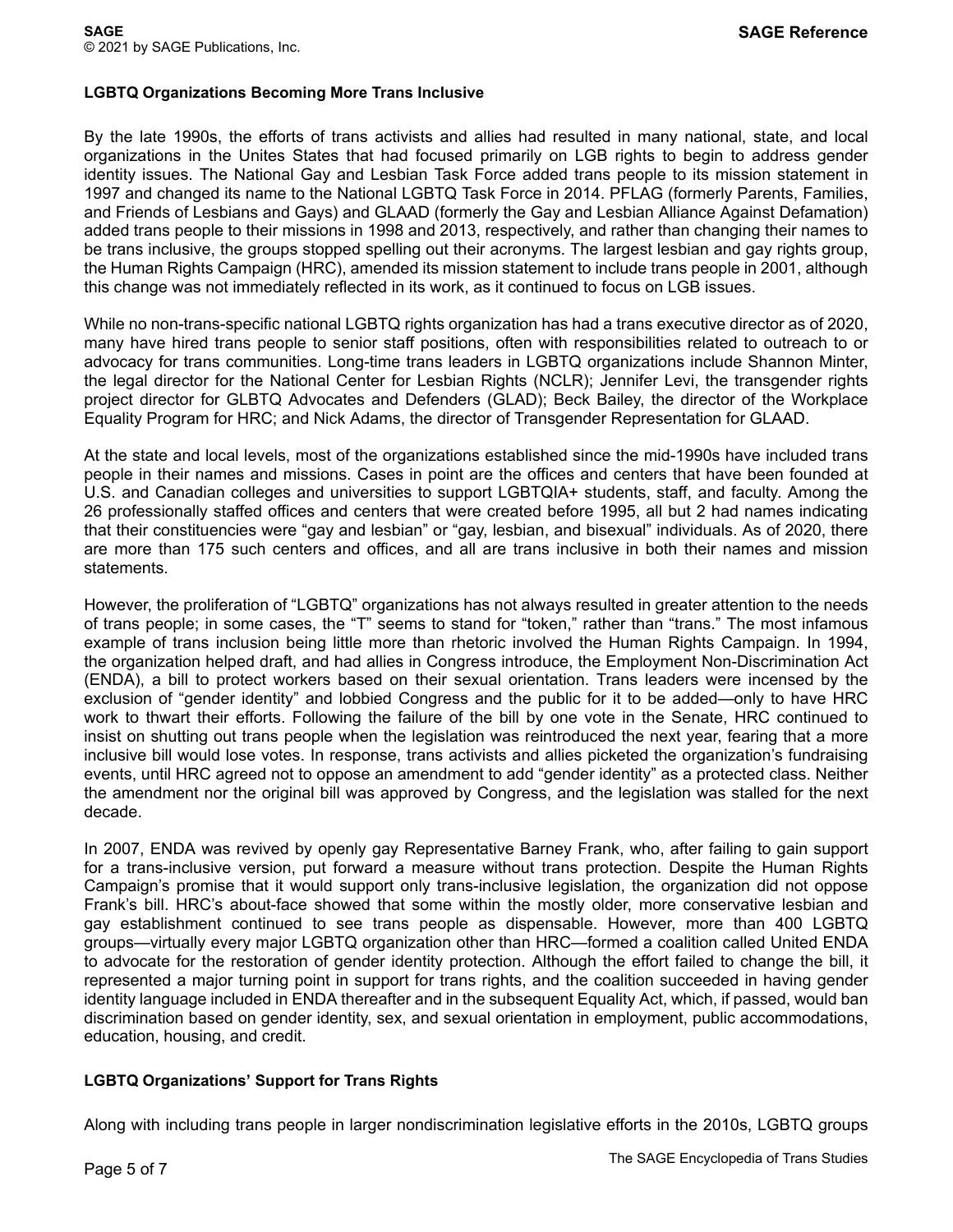also became more involved in trans-specific advocacy and support. Particularly noteworthy has been the work done by LGBTQ legal organizations, including Lambda Legal, NCLR, and GLAD, to protect the rights of trans people, which has resulted in landmark legal victories addressing anti-trans discrimination in employment, education, housing, health care access, and prisons. For example, NCLR and GLAD led the challenge to the Trump administration's ban on trans people serving in the military, and Lambda Legal won a critical federal court case involving employment discrimination against trans people that helped set the stage for the U.S. Supreme Court's far-reaching decision in 2020 that "sex discrimination" in federal employment law includes discrimination based on gender identity and sexual orientation.

National LGBTQ organizations have also become involved in publicizing the Transgender Day of Remembrance, including calling attention to the fact that the vast majority of trans people killed annually are trans women of color. However, these groups have come under criticism for not addressing the intersectional issues faced by trans women of color, who not only experience high rates of violence but are also more likely than other trans and cis LGB people to be subjected to harassment and discrimination, live in poverty, experience homelessness, and struggle with addiction. For example, LGBTQ organizations are largely not involved in efforts to establish a living minimum wage, enact universal health care, decriminalize sex work, and defund the police—all changes that would greatly benefit trans people, especially trans women of color.

Thus, while the LGBTQ movement in general no longer explicitly excludes trans people, many national LGBTQ organizations still need to do more to be truly trans inclusive. Moving forward, the movement needs to center the lives of trans people of color, which means that LGBTQ groups must hire more trans people of color to senior staff positions, support and work more closely with trans organizations, and operate from an intersectional perspective that considers the combined effects of racism, sexism, and genderism. Ultimately, the movement can only be considered successful if it uplifts and liberates all LGBTQ+ people.

#### Genny Beemyn

See also [History;](http://sk.sagepub.com/reference/the-sage-encyclopedia-of-trans-studies/i3752.xml) [Lambda Legal](http://sk.sagepub.com/reference/the-sage-encyclopedia-of-trans-studies/i4414.xml); [National Center for Lesbian Rights](http://sk.sagepub.com/reference/the-sage-encyclopedia-of-trans-studies/i4999.xml); [Stonewall Riots;](http://sk.sagepub.com/reference/the-sage-encyclopedia-of-trans-studies/i6664.xml) [Teena, Brandon](http://sk.sagepub.com/reference/the-sage-encyclopedia-of-trans-studies/i6807.xml); [TERFs;](http://sk.sagepub.com/reference/the-sage-encyclopedia-of-trans-studies/i6820.xml) [Tipton, Billy](http://sk.sagepub.com/reference/the-sage-encyclopedia-of-trans-studies/i6913.xml); [Trans Men](http://sk.sagepub.com/reference/the-sage-encyclopedia-of-trans-studies/i6964.xml); [Women's Movement, Trans Inclusion In/Exclusion From](http://sk.sagepub.com/reference/the-sage-encyclopedia-of-trans-studies/i7526.xml) 

#### **Further Readings**

Beemyn, G. (2014). U.S. history. In L. Erickson-Schroth (Ed.), Trans bodies, trans selves: A resource for the transgender community (pp. 501–536). New York, NY: Oxford University Press.

Bornstein, K. (1994). Gender outlaw: On men, women and the rest of us. New York, NY: Routledge.

Boyd, N. A. (2006). Bodies in motion: Lesbian and transsexual histories. In S. Stryker & S. Whittle (Eds.), The transgender studies reader (pp. 420–433). New York, NY: Routledge.

Califia, P. (1997). Sex changes: The politics of transgenderism. San Francisco, CA: Cleis Press.

Clendinen, D., & Nagourney, A. (1999). Out for good: The struggle to build a gay rights movement in America. New York, NY: Simon & Schuster.

Cromwell, J. (1999). Transmen and FTMs: Identities, bodies, genders, and sexualities. Urbana: University of Illinois Press.

Feinberg, L. (1993). Stone butch blues. Ithaca, NY: Firebrand. Retrieved from [http://www.lesliefeinberg.net/](http://www.lesliefeinberg.net/download/661) [download/661](http://www.lesliefeinberg.net/download/661)

Ghaziani, A. (2008). The dividends of dissent: How conflict and culture work in lesbian and gay marches on Washington. Chicago, IL: University of Chicago Press.

Raymond, J. G. (1994). The transsexual empire: The making of the she-male. New York, NY: Teachers College Press.